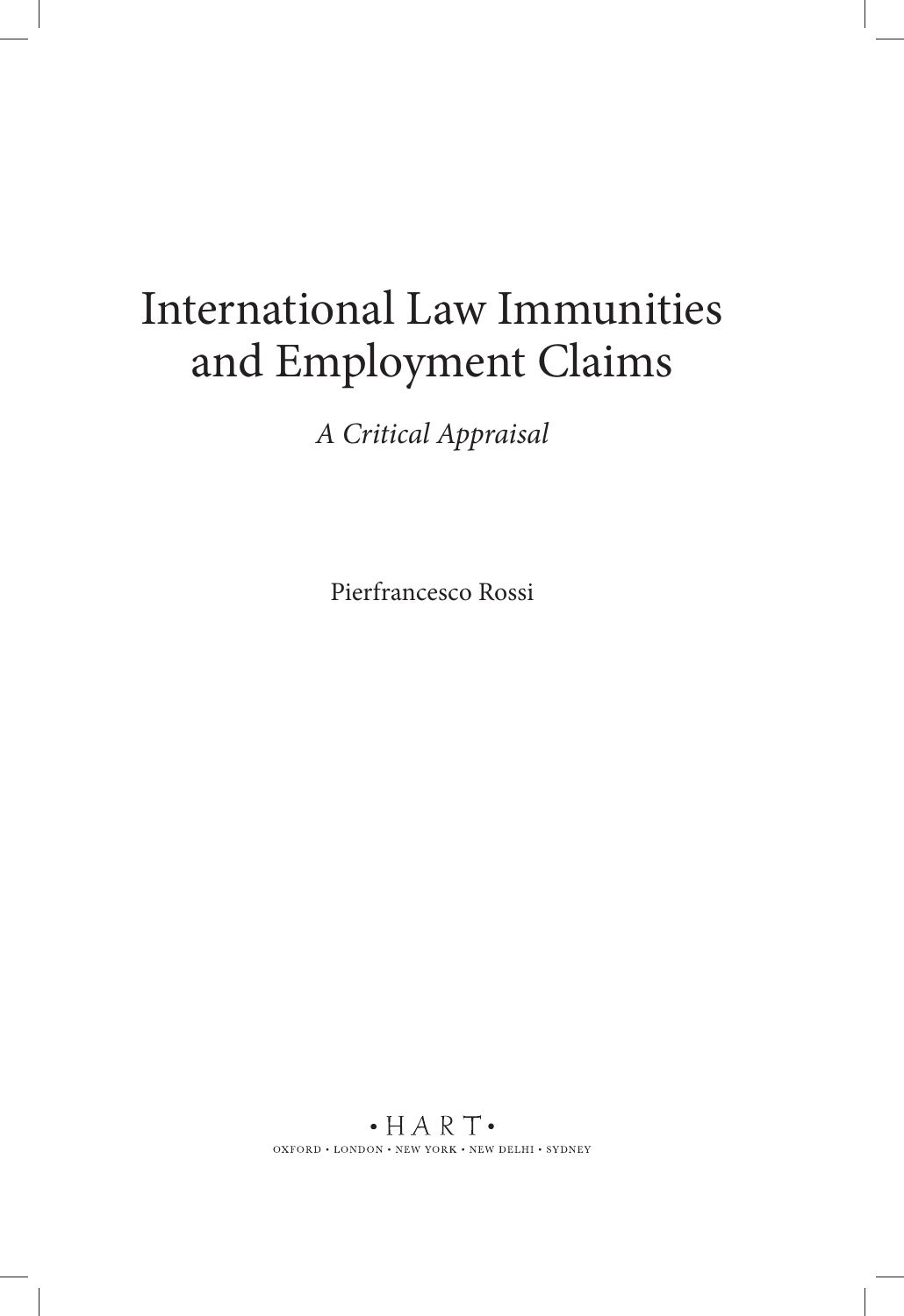#### HART PUBLISHING

#### Bloomsbury Publishing Plc

#### Kemp House, Chawley Park, Cumnor Hill, Oxford, OX2 9PH, UK

1385 Broadway, New York, NY 10018, USA

#### 29 Earlsfort Terrace, Dublin 2, Ireland

HART PUBLISHING, the Hart/Stag logo, BLOOMSBURY and the Diana logo are trademarks of Bloomsbury Publishing Plc

First published in Great Britain 2021

#### Copyright © Pierfrancesco Rossi, 2021

Pierfrancesco Rossi has asserted his right under the Copyright, Designs and Patents Act 1988 to be identified as Author of this work.

All rights reserved. No part of this publication may be reproduced or transmitted in any form or by any means, electronic or mechanical, including photocopying, recording, or any information storage or retrieval system, without prior permission in writing from the publishers.

While every care has been taken to ensure the accuracy of this work, no responsibility for loss or damage occasioned to any person acting or refraining from action as a result of any statement in it can be accepted by the authors, editors or publishers.

All UK Government legislation and other public sector information used in the work is Crown Copyright © . All House of Lords and House of Commons information used in the work is Parliamentary Copyright © . This information is reused under the terms of the Open Government Licence v3.0 ( http://www.nationalarchives.gov.uk/doc/ open-government-licence/version/3 ) except where otherwise stated.

> All Fur-lex material used in the work is © Furopean Union. http://eur-lex.europa.eu/, 1998-2021.

A catalogue record for this book is available from the British Library.

Library of Congress Cataloging-in-Publication data

Names: Rossi, Pierfrancesco, author.

Title: International law immunities and employment claims : a critical appraisal / Pierfrancesco Rossi.

Description: Oxford ; New York : Hart, 2021. | Includes bibliographical references and index.

Identifiers: LCCN 2021032701 (print) | LCCN 2021032702 (ebook) | ISBN 9781509952977 (hardback) | ISBN 9781509953011 (paperback) | ISBN 9781509952991 (pdf) | ISBN 9781509952984 (Epub)

Subjects: LCSH: Administrative agencies—Officials and employees—Foreign countries. | International officials and employees—Legal status, laws, etc. | Labor laws and legislation. | International agencies—Privileges and immunities. | Immunities of foreign states.

Classifi cation: LCC K3440 . R67 2021 (print) | LCC K3440 (ebook) | DDC 341.3/3—dc23

LC record available at https://lccn.loc.gov/2021032701

LC ebook record available at https://lccn.loc.gov/2021032702

| ISBN: | HR.   | 978-1-50995-297-7 |
|-------|-------|-------------------|
|       | ePDF: | 978-1-50995-299-1 |
|       | ePuht | 978-1-50995-298-4 |

Typeset by Compuscript Ltd, Shannon

Printed and bound in Great Britain by CPI Group (UK) Ltd, Croydon CR0 4YY



To find out more about our authors and books visit www.hartpublishing.co.uk. Here you will find extracts, author information, details of forthcoming events and the option to sign up for our newsletters.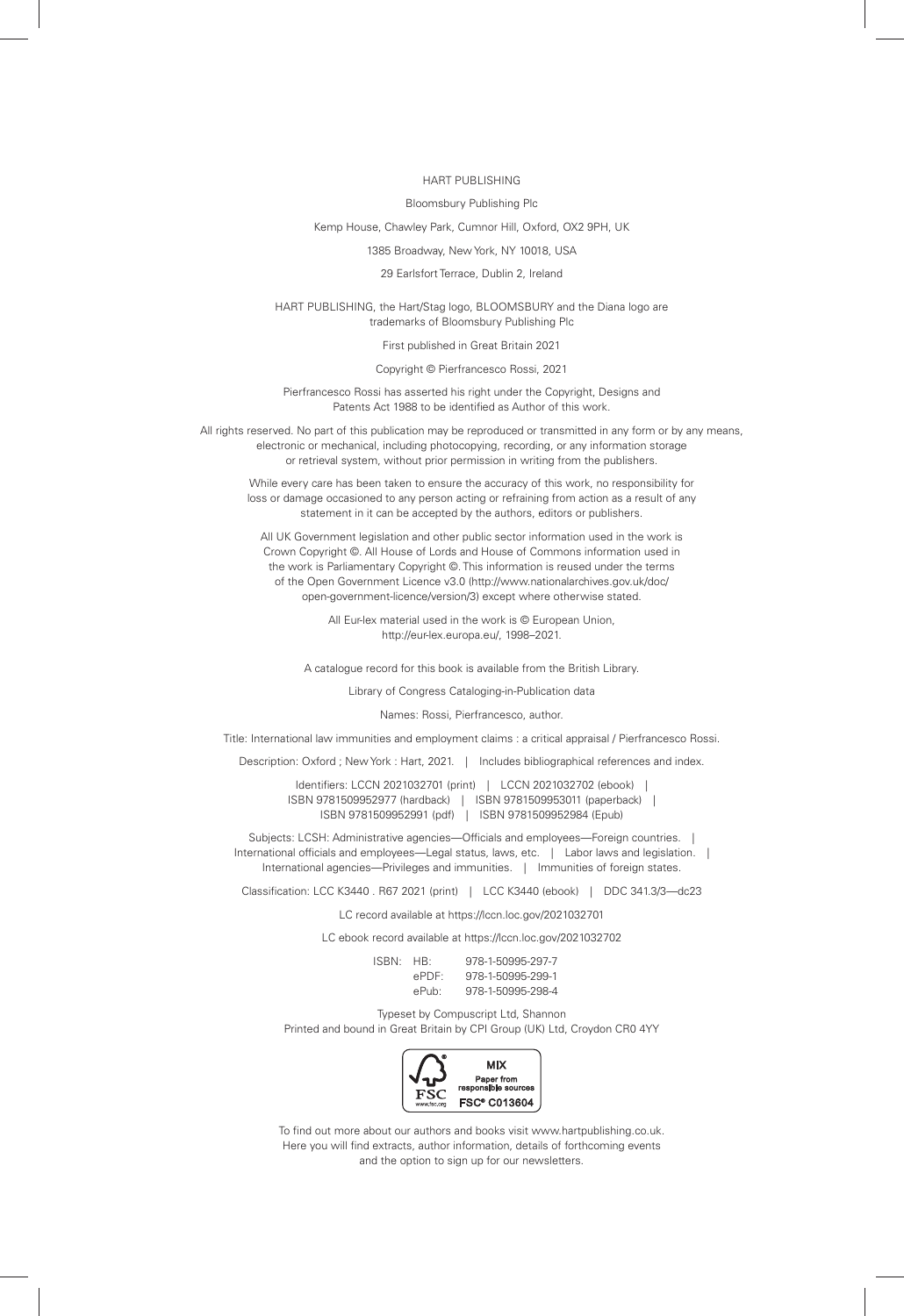## TABLE OF CONTENTS

| 1. |             |                                                                                                                                                                                                                                                     |  |
|----|-------------|-----------------------------------------------------------------------------------------------------------------------------------------------------------------------------------------------------------------------------------------------------|--|
|    |             |                                                                                                                                                                                                                                                     |  |
| 2. |             | The International Law Immunities from Civil Jurisdiction -                                                                                                                                                                                          |  |
|    |             |                                                                                                                                                                                                                                                     |  |
|    | L.          |                                                                                                                                                                                                                                                     |  |
|    | II.         | Basic Concepts: Immunities, Jurisdiction and Substantive Law 7                                                                                                                                                                                      |  |
|    | III.        | The Functional Rationale of the International Law Immunities                                                                                                                                                                                        |  |
|    |             |                                                                                                                                                                                                                                                     |  |
|    | IV.         |                                                                                                                                                                                                                                                     |  |
|    |             | $A_{-}$                                                                                                                                                                                                                                             |  |
|    |             | The Problematic Distinction between Acta Jure Imperii<br>B <sub>1</sub>                                                                                                                                                                             |  |
|    |             |                                                                                                                                                                                                                                                     |  |
|    |             |                                                                                                                                                                                                                                                     |  |
|    |             | The Sources of the Law of International Organisation<br>A.                                                                                                                                                                                          |  |
|    |             |                                                                                                                                                                                                                                                     |  |
|    |             | The Variety of Standards of International Organisation<br><b>B.</b>                                                                                                                                                                                 |  |
|    |             |                                                                                                                                                                                                                                                     |  |
|    | VI.         |                                                                                                                                                                                                                                                     |  |
|    | VII.        |                                                                                                                                                                                                                                                     |  |
|    |             |                                                                                                                                                                                                                                                     |  |
| 3. |             | The Undue Persistence of Absolute Immunity in Employment                                                                                                                                                                                            |  |
|    |             |                                                                                                                                                                                                                                                     |  |
|    | L.          |                                                                                                                                                                                                                                                     |  |
|    | Н.          | Alleged Lack of Subject-Matter Jurisdiction of the Territorial State 32                                                                                                                                                                             |  |
|    |             | A.                                                                                                                                                                                                                                                  |  |
|    |             |                                                                                                                                                                                                                                                     |  |
|    |             | <b>B.</b>                                                                                                                                                                                                                                           |  |
|    |             |                                                                                                                                                                                                                                                     |  |
|    |             |                                                                                                                                                                                                                                                     |  |
|    |             |                                                                                                                                                                                                                                                     |  |
|    | III.<br>IV. | Exclusive Jurisdiction of Foreign States and International<br>Exclusive Competence of International Organisations'<br>Absolute Immunity Based on Functionalist Policy Arguments  45<br>Absolute Immunity Based on the Public Nature of Employment54 |  |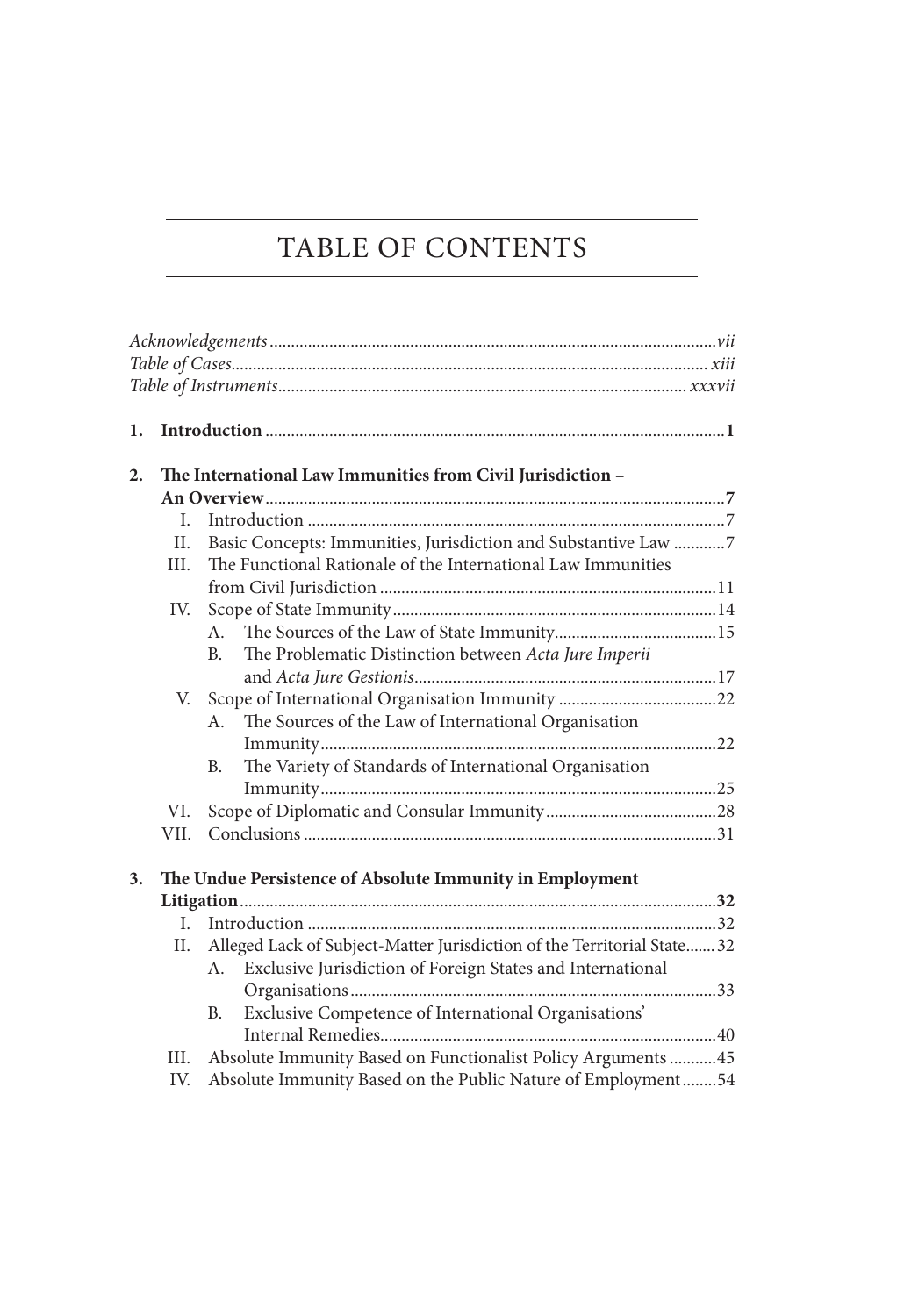### x *Table of Contents*

|    |       | V. Absolute Immunity Based on the Official Nature of Employment  61 |  |
|----|-------|---------------------------------------------------------------------|--|
|    |       | Employment as an Official Act of Diplomatic and Consular<br>А.      |  |
|    |       |                                                                     |  |
|    |       | Employment as an Official Act of International<br>В.                |  |
|    |       |                                                                     |  |
|    | VI.   | Persistence of Absolute Immunity under Express Treaty               |  |
|    |       |                                                                     |  |
|    | VII.  | Conclusions: The Need for Limited Immunity Standards in             |  |
|    |       |                                                                     |  |
|    |       |                                                                     |  |
| 4. |       | Restrictive State Immunity Standards in Employment Matters 76       |  |
|    | L.    |                                                                     |  |
|    | II.   | The Emergence of Employment-Specific Approaches                     |  |
|    |       |                                                                     |  |
|    | Ш.    |                                                                     |  |
|    |       | The 'Workplace Test' in Immunity Instruments and Judicial<br>А.     |  |
|    |       |                                                                     |  |
|    |       | Drawbacks of the 'Workplace Test' and its Declining<br>В.           |  |
|    |       |                                                                     |  |
|    | IV.   | Approaches Based on the Status and Functions of the Employee  93    |  |
|    |       | The Diffusion of the 'Status and Functions Test'<br>A.              |  |
|    |       |                                                                     |  |
|    |       | The Varied Outcomes of the 'Status and Functions Test' 98<br>B.     |  |
|    |       | C.<br>The 'Status and Functions Test' under the UN Convention       |  |
|    |       |                                                                     |  |
|    | V.    | Approaches Based on the Nationality and Residence                   |  |
|    |       |                                                                     |  |
|    | VI.   | Approaches Based on the Subject Matter of the Claim122              |  |
|    |       | The Distinction between Monetary and Non-monetary<br>А.             |  |
|    |       |                                                                     |  |
|    |       | The 'Subject-Matter Test' under the UN Convention<br>В.             |  |
|    |       |                                                                     |  |
|    | VII.  | Approaches Based on Forum Selection Clauses in the                  |  |
|    |       |                                                                     |  |
|    | VIII. | Restrictive State Immunity in Employment Matters under              |  |
|    |       |                                                                     |  |
|    | IX.   |                                                                     |  |
|    |       |                                                                     |  |
| 5. |       | Limited Immunity Standards for Employers Other than the State 150   |  |
|    | L.    |                                                                     |  |
|    | II.   | Limited Standards of International Organisation Immunity            |  |
|    |       |                                                                     |  |
|    |       |                                                                     |  |